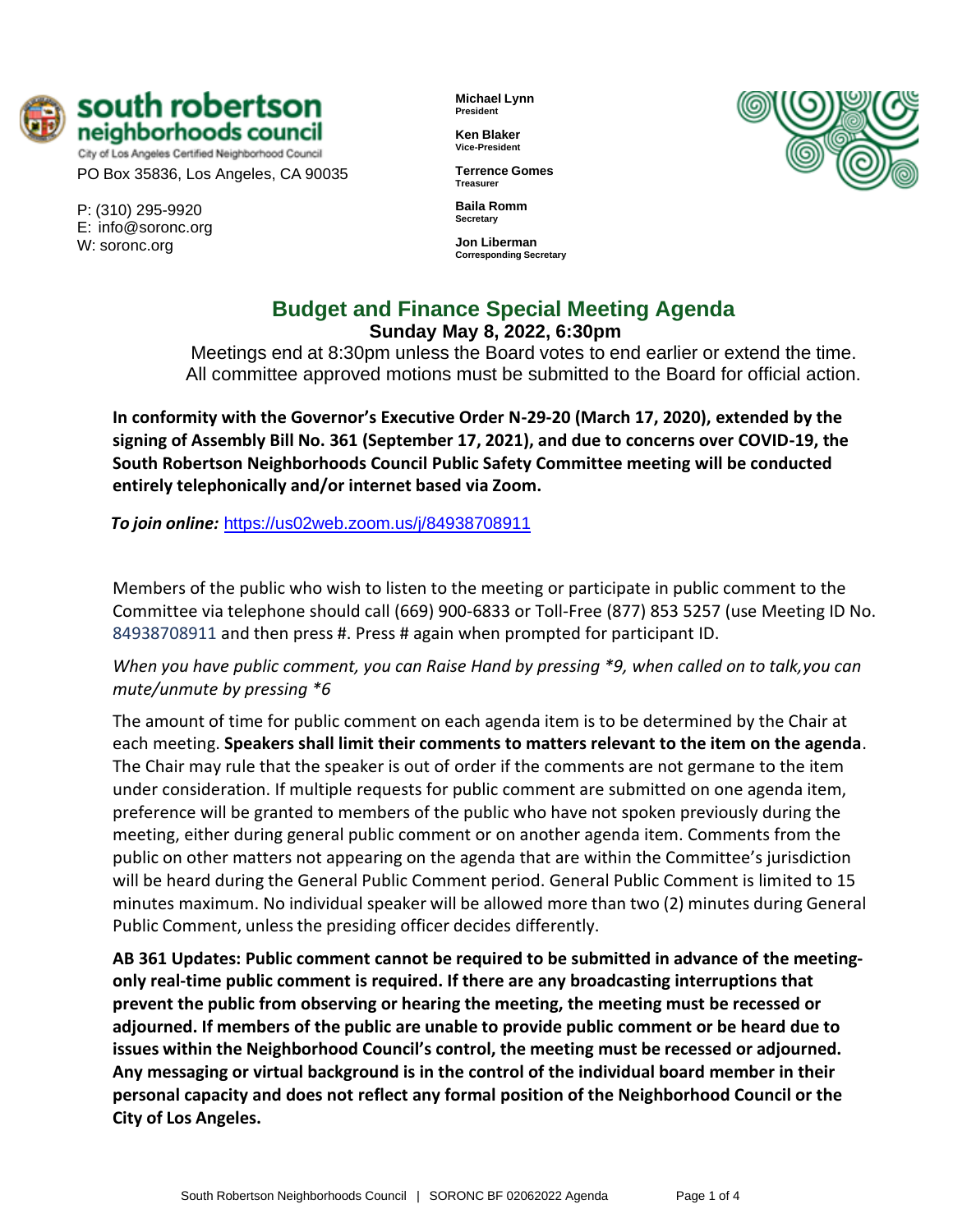**Members:** Terrence Gomes Chair, Michael Lynn, Barry Levin, Jon Liberman

- 1. **Call to Order & Roll Call**
- 2. **Pledge of Allegiance**
- 3. **General Public Comment** *(time for each speaker to be determined by- 15min divided by # virtual hands raised: max 2 minutes per speaker)*

#### 4. **Brief Committee Announcements**

- a. Items for Future Committee Agendas
- b. Other Brief Committee Announcements
- 5. Discussion and possible action to approve meeting minutes.
- 6. Discussion and possible action to accept new Boardmembers to the Budget and Finance Committee.

#### **New Business**

- 7. Discussion and possible motion to allocate funding to a special account from Community Improvement Projects for tree planting and stump removal for \$18356.52.
- 8. Discussion and possible action to recommend five Zoom licenses to the SORO NC Board at \$200.00 each for \$1000 for one year.
- 9. Discussion and possible action to prepare the SORO NC Budget for FY 2022-2023.
- 10. Discussion and possible action on funding matters presented by other committees and the community.
- 11. Adjournment